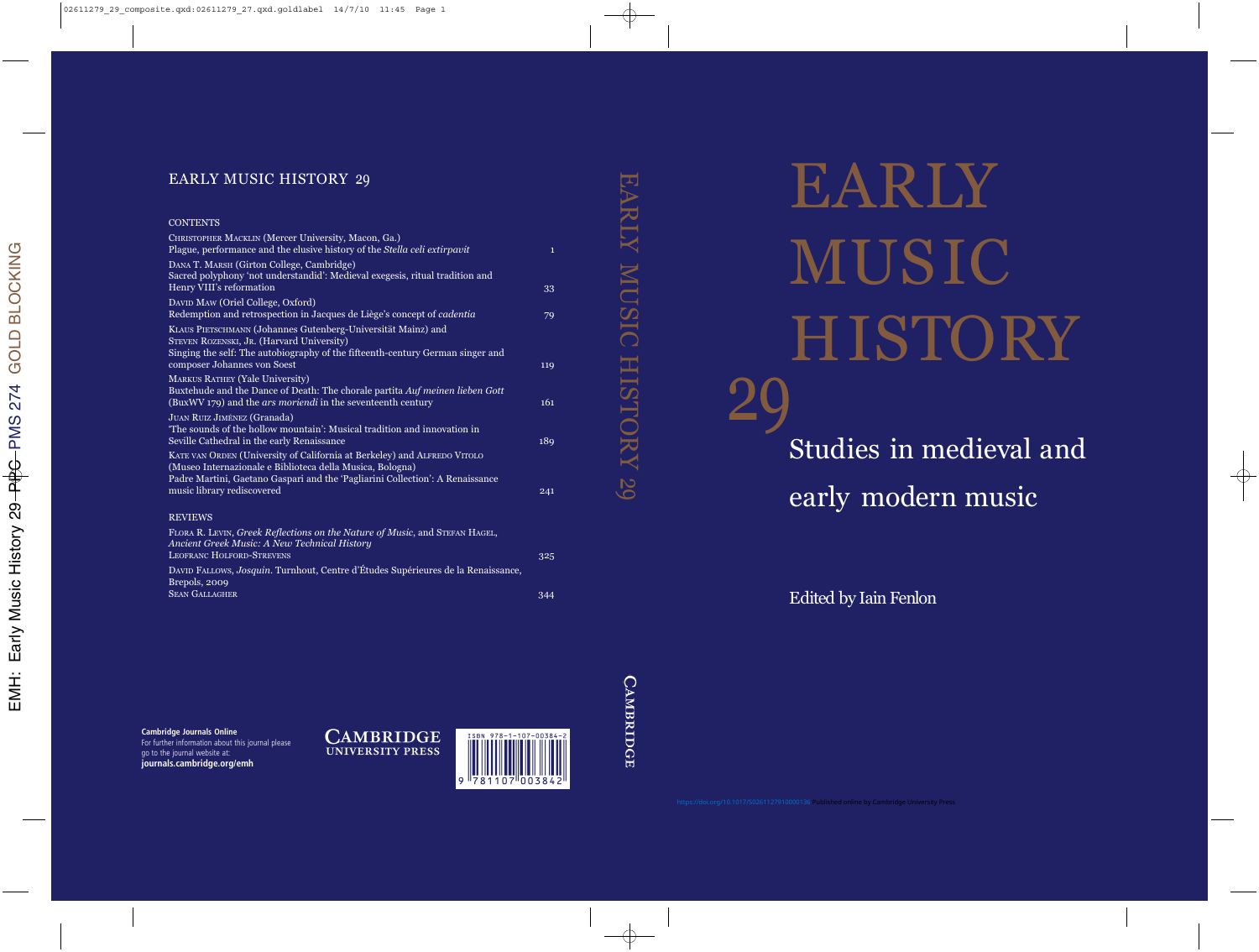# EARLY MUSIC HISTORY 29

## STUDIES IN MEDIEVAL AND EARLY MODERN MUSIC

Edited by

IAIN FENLON Fellow of King's College, Cambridge

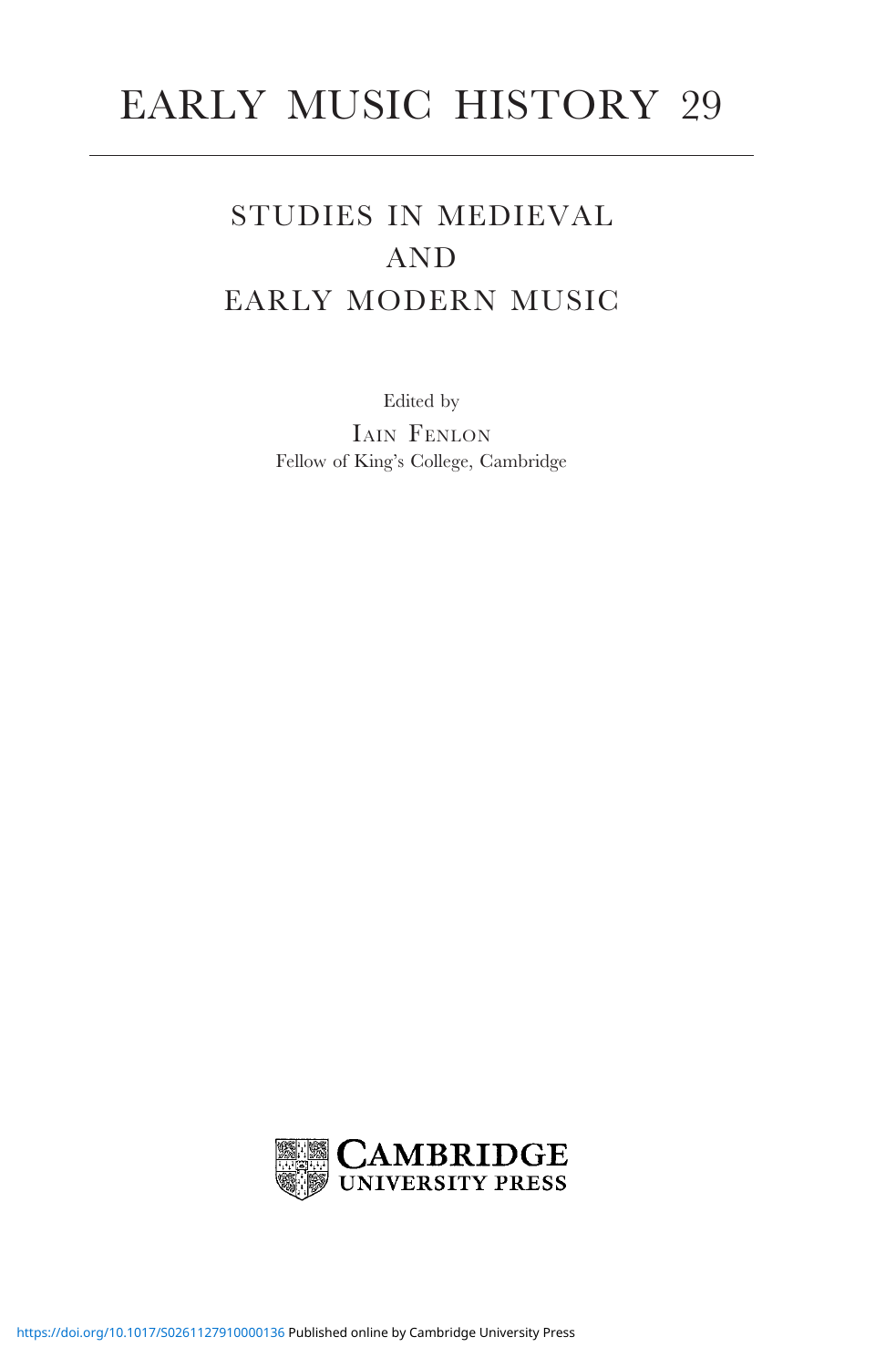#### Printed in the United Kingdom at the University Press, The Edinburgh Building, Cambridge CB2 8RU, United Kingdom 40 West 20th Street, New York, NY 10011–4211, USA 477 Williamstown Road, Port Melbourne, VIC 3027, Australia

#### C Cambridge University Press 2010

First Published 2010

Phototypset in Baskerville in the United Kingdom by Henry Ling Limited, at the Dorset Press, Dorchester, DT1 1HD Printed in Great Britain at the University Press, Cambridge

#### ISSN 0261–1279

#### ISBN 978-1-107003842

SUBSCRIPTIONS The subscription price (excluding VAT) of volume 29, which includes postage plus electronic access to institutional subscribers only, is  $\mathcal{L}122$  (US \$206 in USA and Canada) for institutions, £46 (US \$79 in USA and Canada) for individuals (print only) ordering direct from the Press and certifying that the annual is for their personal use. An electronic only price is available to institutional subscribers for  $\mathcal{L}108$  (US \$180 in USA and Canada). The print only price for institutions is  $\angle$ 115 (US \$190 in USA and Canada). Copies of the annual for subscribers in the USA and Canada are sent by air to New York to arrive with minimum delay. Orders, which must be accompanied by payment, may be sent to a book-seller, subscription agent or direct to the publishers: Cambridge University Press, The Edinburgh Building, Shaftesbury Road, Cambridge CB2 8RU. Payment may be made by any of the following methods: cheque (payable to Cambridge University Press), UK postal order, bank draft, Post Office Giro (account no. 571 6055 GB Bootle – advise CUP of payment), international money order, UNESCO coupons, or any credit card bearing the Interbank symbol. EU subscribers (outside the UK) who are not registered for VAT should add VAT at their country's rate. VAT registered subscribers should provide their VAT registration number. Japanese prices for institutions (including ASP delivery) are available from Kinokuniya Company Ltd, P.O. Box 55, Chitose, Tokyo. Orders from the USA and Canada should be sent to Cambridge University Press, 40 West 20th Street, New York, NY 10011–4211, USA.

BACK VOLUMES Volumes  $1-10$  and  $11-28$  are available from the publisher at  $\frac{1}{2}122$  (\$190 in USA and Canada).

NOTE Each volume of *Early Music History* is now published in the year in which it is subscribed. Volume 29 is therefore published in 2010. Readers should be aware, however, that some earlier volumes have been subscribed in the year *after* the copyright and publication date given on this imprints page. Thus volume 8, the volume received by 1989 subscribers, is dated 1988 on the imprints page.

INTERNET ACCESS This journal is included in the Cambridge Journals Online service which can be found at www.journals.cambridge.org. For further information on other Press titles access www.journalscambridge.org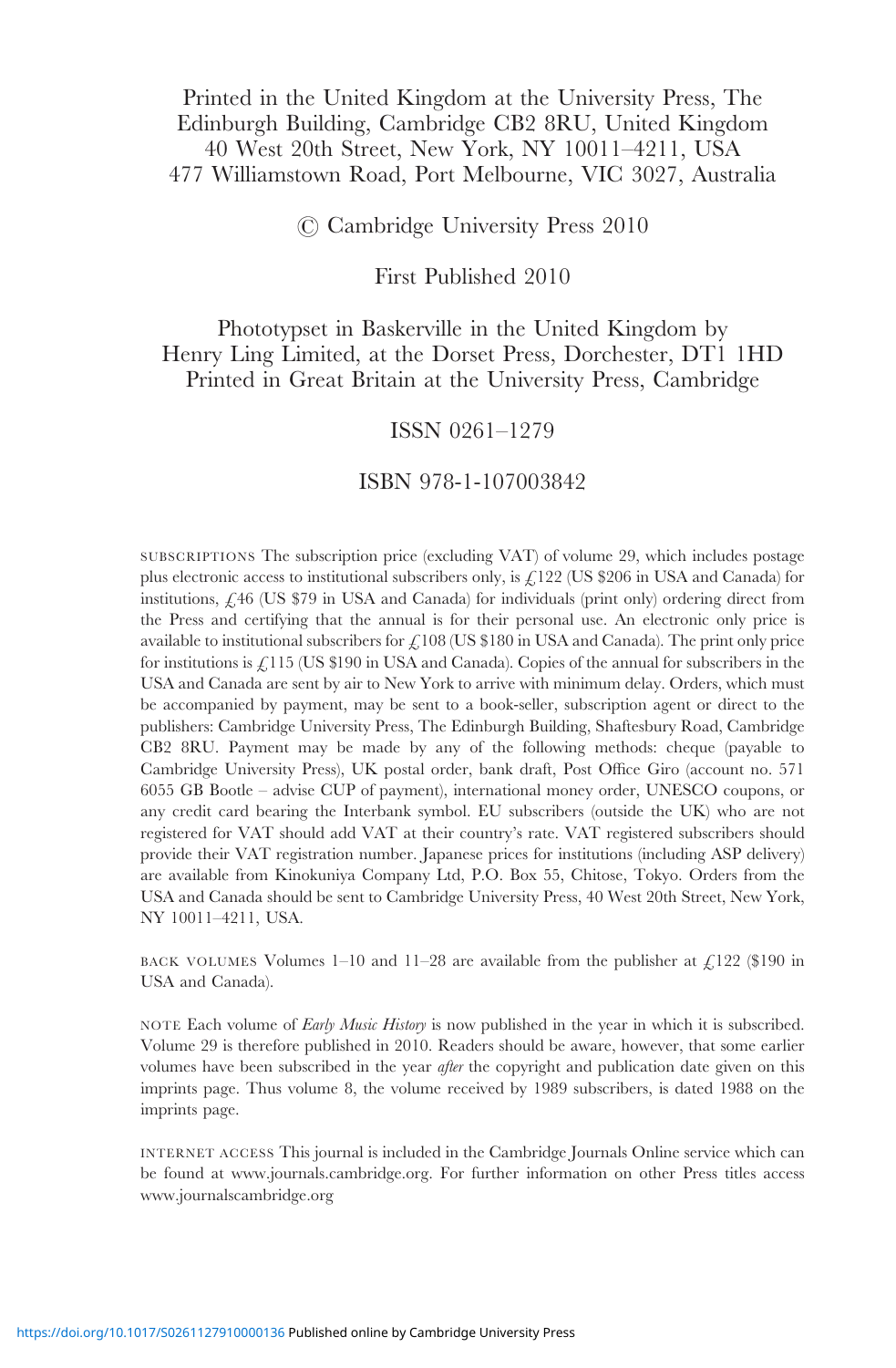## **CONTENTS**

|                                                                                                                                                                                                                                                      | Page         |
|------------------------------------------------------------------------------------------------------------------------------------------------------------------------------------------------------------------------------------------------------|--------------|
| CHRISTOPHER MACKLIN (Mercer University, Macon, Ga.)<br>Plague, performance and the elusive history of the Stella celi<br>extirpavit                                                                                                                  | $\mathbf{1}$ |
| DANA T. MARSH (Girton College, Cambridge)<br>Sacred polyphony 'not understandid': Medieval exegesis,<br>ritual tradition and Henry VIII's reformation                                                                                                | 33           |
| DAVID MAW (Oriel College, Oxford)<br>Redemption and retrospection in Jacques de Liège's concept<br>of cadentia                                                                                                                                       | 79           |
| KLAUS PIETSCHMANN (Johannes Gutenberg-Universität Mainz) and<br>STEVEN ROZENSKI, JR. (Harvard University)<br>Singing the self: The autobiography of the fifteenth-century<br>German singer and composer Johannes von Soest                           | 119          |
| <b>MARKUS RATHEY (Yale University)</b><br>Buxtehude and the Dance of Death: The chorale partita<br>Auf meinen lieben Gott (BuxWV 179) and the ars moriendi in<br>the seventeenth century                                                             | 161          |
| JUAN RUIZ JIMÉNEZ (Granada)<br>'The sounds of the hollow mountain': Musical tradition and<br>innovation in Seville Cathedral in the early Renaissance                                                                                                | 189          |
| KATE VAN ORDEN (University of California at Berkeley) and<br>ALFREDO VITOLO (Museo Internazionale e Biblioteca della Musica, Bologna)<br>Padre Martini, Gaetano Gaspari and the 'Pagliarini<br>Collection': A Renaissance music library rediscovered | 241          |
| <b>REVIEWS</b><br>FLORA R. LEVIN, Greek Reflections on the Nature of Music, and STEFAN<br>HAGEL, Ancient Greek Music: A New Technical History<br>LEOFRANC HOLFORD-STREVENS                                                                           | 325          |
| DAVID FALLOWS, Josquin. Turnhout, Centre d'Études Supérieures<br>de la Renaissance, Brepols, 2009<br><b>SEAN GALLAGHER</b>                                                                                                                           | 344          |
|                                                                                                                                                                                                                                                      |              |